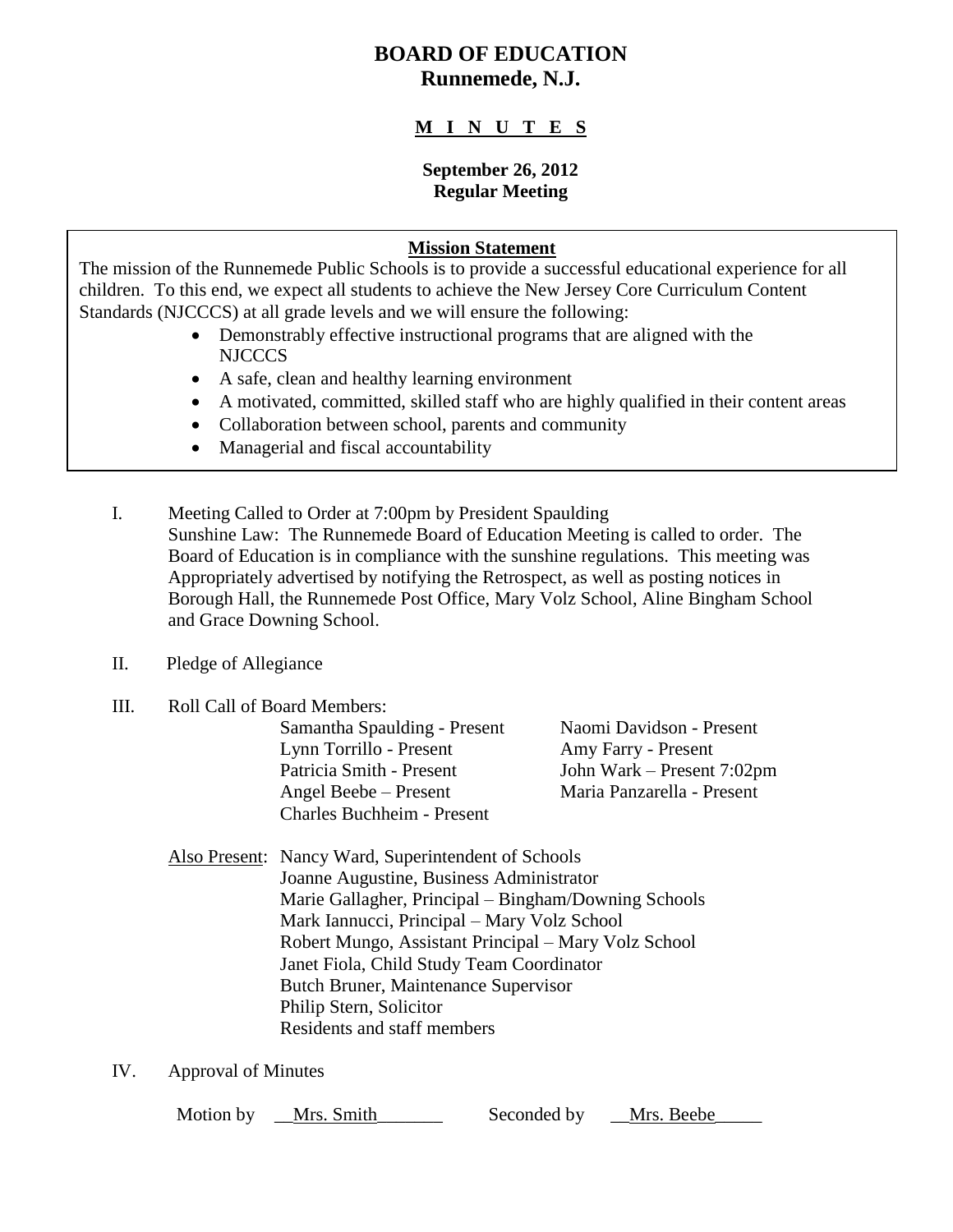- a. Recommend that the Board of Education approve the following minutes:
	- Regular minutes from August 15, 2012
	- Special Session minutes from August 29, 2012

| <b>ROLL CALL VOTE:</b> |            |     |          | Abstain        |   |        |  |
|------------------------|------------|-----|----------|----------------|---|--------|--|
| August 15              | Yes        | No. | $\theta$ | Mrs. Farry     | 2 | Absent |  |
|                        |            |     |          | Ms. Panzarella |   |        |  |
| August 29              | <b>Yes</b> | No. | $\theta$ | Mr. Wark       |   | Absent |  |
|                        |            |     |          | Ms. Panzarella |   |        |  |

- V. Correspondence *(white) –*
	- a. Cooper University Hospital EAP Utilization Report
- VI. Open Public Comment Public Comments on Agenda Items Only

The Board President will recognize those individuals in the audience whom wish to comment on any action items on this Agenda. Please respect the following procedures:

- 1. Be recognized by Board President.
- 2. State your full name and address.
- 3. Identify the resolution/item number on which you wish to comment.
- 4. Wait to be recognized before you make your comment.
- 5. (just before the resolution is voted on)
- 6. Limit your comments to the specific resolution/items.
- 7. Limit your comments to (3) minutes per person.

Hearing no comment, President Spaulding closed the open public comment session of the meeting.

VII.Reports*(yellow)*

- 1. Superintendent's Report (on file) Dr. Ward summarized her written report and also remarked on the results of the uniform survey 164 yes and 115 no
- 2. Business Administrator's Report (on file)
- 3. Building & Grounds Report (on file)
- 4. Principal's Reports–(on file)
- 5. Nurses Report (on file)
- 6. Special Education Report (on file)
- 7. PTA Report Mrs. Marker reported on upcoming events: sale of coupon books, Family Game night on Friday, Book Fair, and a Comedy Show on Oct 26
- 8. Committee Reports
	- Camden County Educational Services Commission Report none
		- NJSBA Report Mrs. Davidson reported that the Convention will be in Atlantic City October 23-25. Mandated training will be available there. In addition, there is a county meeting on Oct 10 in Lindenwold.
		- Black Horse Pike none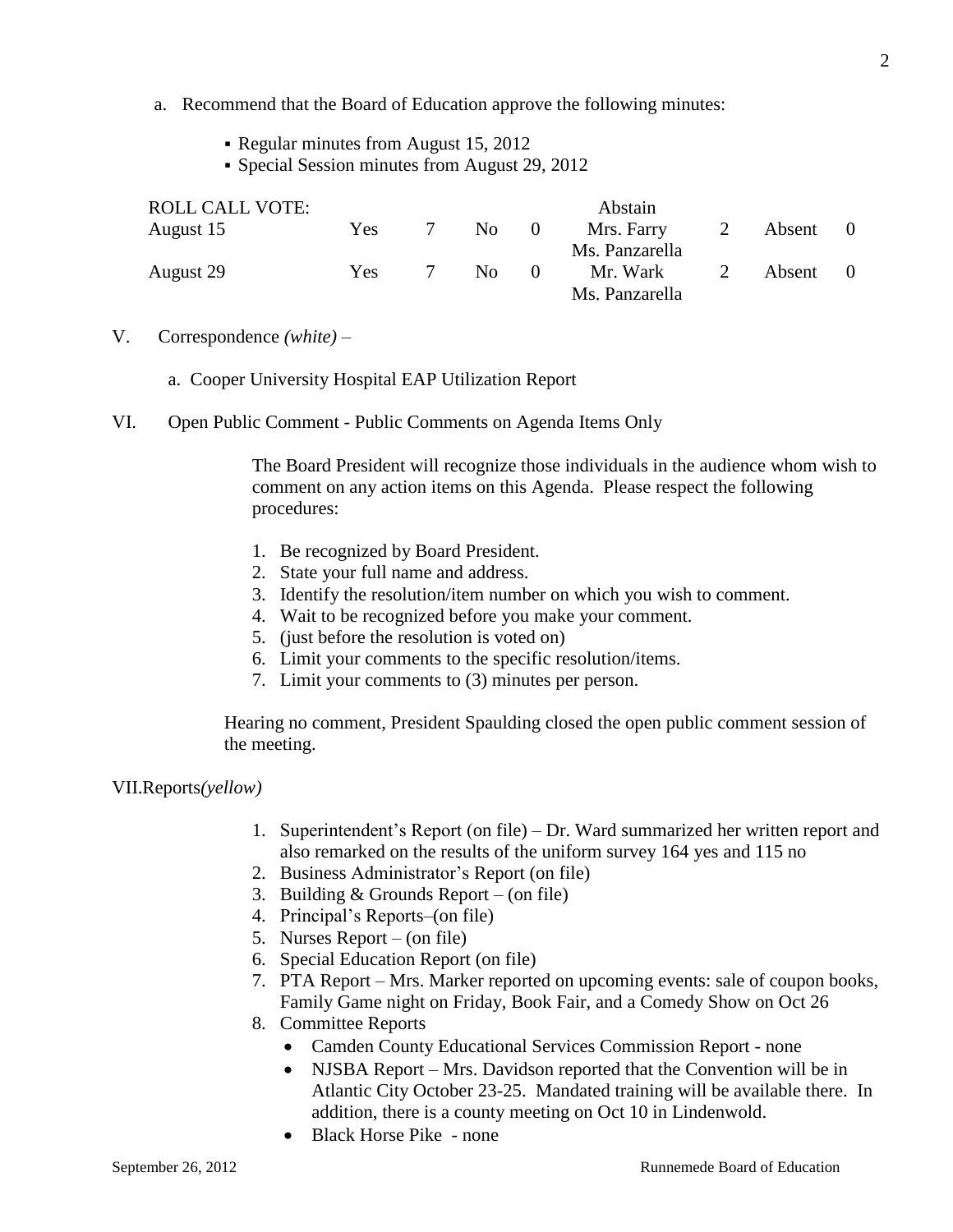3

- Curriculum none
- Policy/Public Relations none
- Negotiations none
- Finance none
- Personnel none
- Property none
- Superintendent Search met before meeting. Committee agreed not to use an outside service to perform the new superintendent search. The committee developed the following timeline:

Oct 8 – Staff and Superintendent Committee meet at Volz 3pm for staff input

Oct 17 – Obtain public opinion on what voters want in a Superintendent at the Board meeting

Nov 11 – Post the Superintendent position in various media

- Dec 7 Deadline for receipt of resumes and applications
- Dec 17 Superintendent Committee to meet at 4pm, Volz
- Jan 2 Superintendent Committee to meet at 4pm, Volz
- Jan 23 Begin interviews with the full Board of Education at 5pm
- VIII. Old Business
- IX. New Business

#### **a. PROPERTY & TRANSPORTATION***(gold)*

Motion by \_\_\_Mr. Buchheim \_\_\_\_\_\_\_\_ Seconded by \_\_Ms. Panzarella\_\_\_\_\_\_\_\_\_\_\_

Approve the following on the recommendation of the Superintendent:

| <b>Facility</b>  | <b>User</b>             | <b>Purpose</b>              | Date                    | Time                                                      |
|------------------|-------------------------|-----------------------------|-------------------------|-----------------------------------------------------------|
| Volz All Purpose | <b>PTA</b>              | Luncheon                    | 9/4/12                  | $10:00$ am-                                               |
| Room             |                         |                             |                         | 2:00 <sub>pm</sub>                                        |
| Volz All Purpose | <b>REA</b>              | <b>Breakfast</b>            | 9/5/12                  | $8:00 - 9:30$ am                                          |
| Room             |                         |                             |                         |                                                           |
| Volz All Purpose | <b>PTA</b>              | <b>Family Game Night</b>    | 9/28/12                 | $6:00 - 8:30$ pm                                          |
| Room & Kitchen   |                         |                             |                         |                                                           |
| Classroom D-1    | Girl Scouts of Southern | <b>Weekly Meetings</b>      | $10/3/12$ through       | $6:15 - 7:15 \text{pm}$                                   |
| in D Hallway     | & Central NJ            |                             | 6/12/13                 |                                                           |
| Volz Library     | <b>REA</b>              | Meeting                     | 10/4/12                 | $3:15 - 4:00$ pm                                          |
| Volz Library     | <b>PTA</b>              | <b>Workshop Meetings</b>    | $10/4/12$ , $11/1/12$ , | $6:30 - 9:30$ pm                                          |
|                  |                         |                             | $12/6/12$ , $1/3/13$ ,  |                                                           |
|                  |                         |                             | $2/7/13$ , $3/7/13$     |                                                           |
|                  |                         |                             | $4/11/13$ , $5/2/13$ ,  |                                                           |
|                  |                         |                             | 6/6/13                  |                                                           |
| Volz All Purpose | <b>PTA</b>              | Meet the Candidate          | 10/16/12                | $6:00 - 9:00$ pm                                          |
| Room, Gym (or    |                         | Night                       |                         |                                                           |
| Library if small |                         | <b>Assembly for Parents</b> |                         |                                                           |
| group)           |                         | (Internet Predators)        |                         |                                                           |
|                  |                         | D.A.R.E. Bingo              |                         |                                                           |
| Volz All Purpose | Volz Student Council    | $4^{th}$ & $5^{th}$ Grade   | 10/26/12                | $2:15 \text{pm} - 3:45 \text{pm}$<br>$(4th \& 5th$ Grade) |

1. Facility Use

September 26, 2012 **Runnemede Board of Education**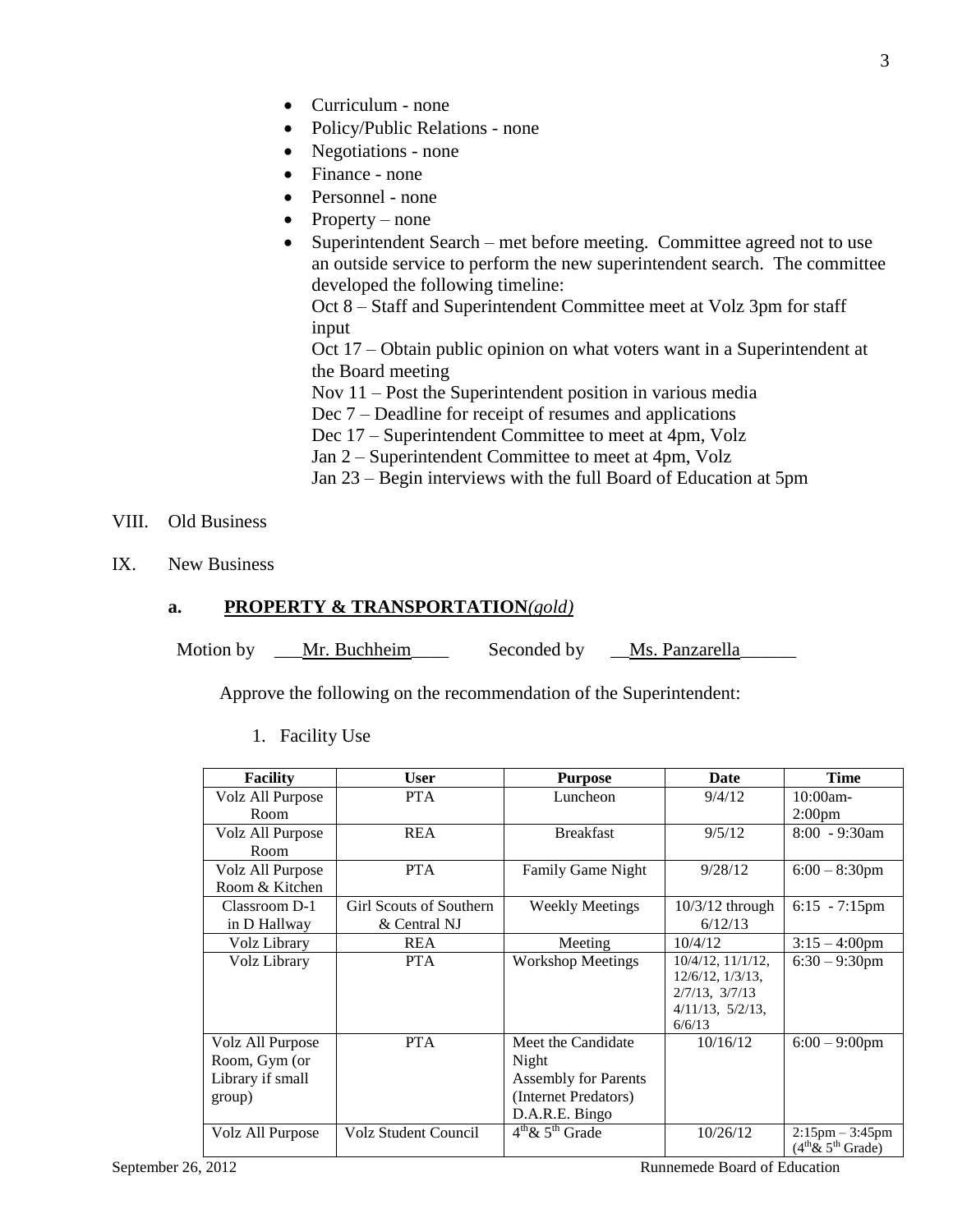| Room | Julianna Prav | <b>Halloween Activities</b>                  | $-8:30 \text{pm}$<br>6:30 |
|------|---------------|----------------------------------------------|---------------------------|
|      |               | $\epsilon$ th<br>8 <sup>th</sup> Grade Dance | $(6^{th}$<br>$8th$ Grade) |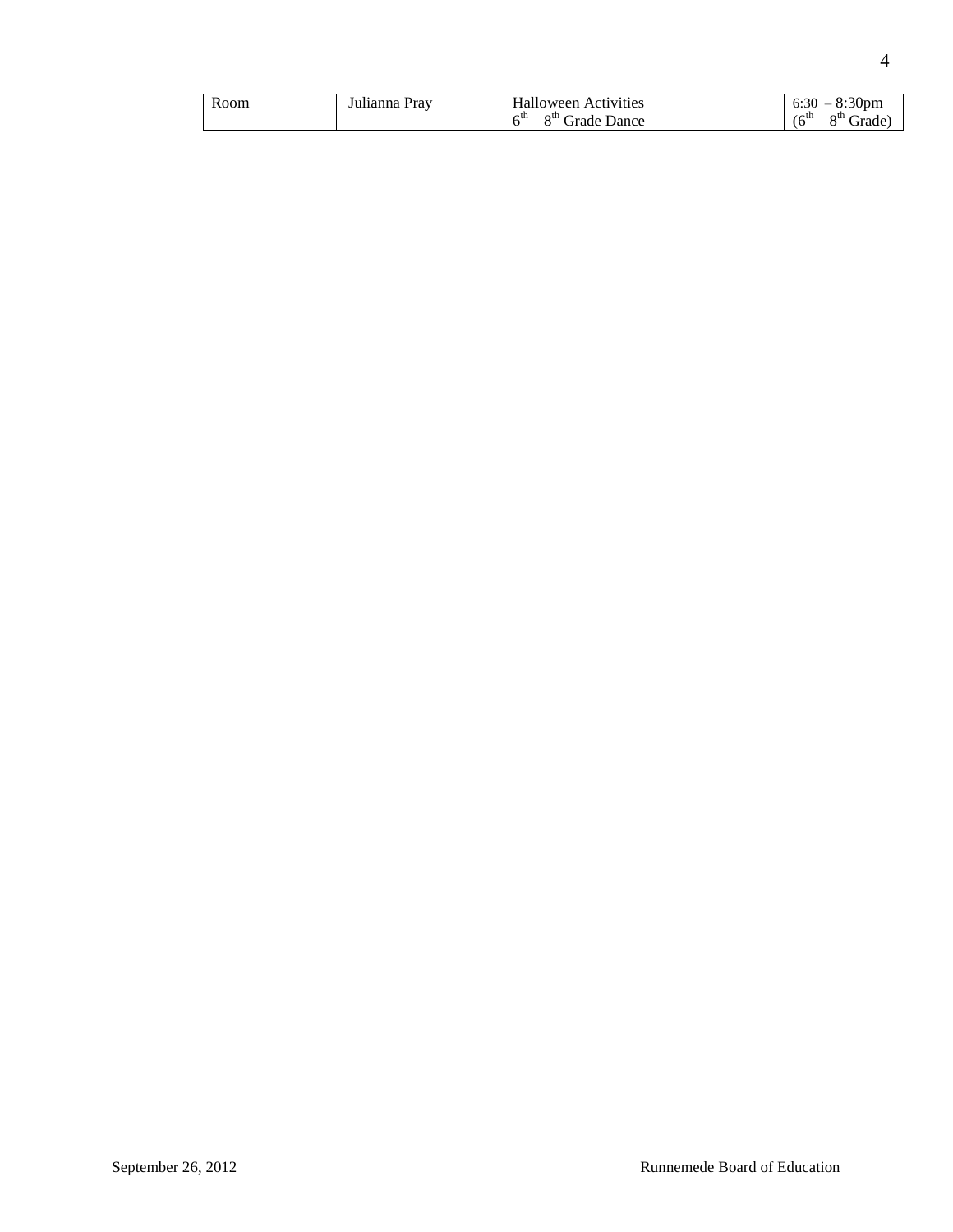| <b>Facility</b>  | User       | <b>Purpose</b>        | Date     | <b>Time</b>              |
|------------------|------------|-----------------------|----------|--------------------------|
| Volz All Purpose | <b>PTA</b> | Kids Candy Bar Bingo  | 11/16/12 | $6:00 \text{pm} -$       |
| Room             |            |                       |          | $9:00 \text{pm}$         |
| Volz All Purpose | <b>PTA</b> | Santa Storytelling    | 12/14/12 | $6:00 \text{ pm} - 9:00$ |
| Room& Library    |            |                       |          | pm                       |
| Volz Gymnasium,  | <b>PTA</b> | Kids Bingo            | 1/25/13  | $5:30 - 9:30$ pm         |
| All Purpose Room |            |                       |          | (set-up & break-         |
| and Kitchen      |            |                       |          | down time<br>included)   |
| Volz Library and | <b>PTA</b> | Mother-Daughter       | 2/22/13  | $6:00 \text{ pm} - 9:00$ |
| All Purpose Room |            | Night                 |          | pm                       |
| Volz Gymnasium   | <b>PTA</b> | Father-Son Night      | 3/15/13  | 6:00 pm $-9:00$          |
| and All Purpose  |            |                       |          | pm                       |
| Room             |            |                       |          |                          |
| Volz Gymnasium   | <b>PTA</b> | <b>Basket Auction</b> | 4/26/13  | $3:00 - 10:00$           |
| and All Purpose  |            |                       |          | pm                       |
| Room& Kitchen    |            |                       |          | (set-up $&$ break-       |
|                  |            |                       |          | down time                |
|                  |            |                       |          | included)                |

- 2. We Care Club schedule for the 2012-2013 School Year. (on file)
- 3. Field Trips

| Location                    | <b>Purpose</b>         | Date                             | <b>Students</b>        | <b>Advisor</b>       |
|-----------------------------|------------------------|----------------------------------|------------------------|----------------------|
| Johnson's Farm              | Pumpkin Picking &      | 10/19/12                         | Preschool              | Cathleen Summerfield |
| Medford, NJ                 | <b>Feeding Animals</b> | $9:30am -$<br>2:00 <sub>pm</sub> | (Volz $\&$<br>Bingham) | Rachel Gorman        |
| Discovery Museum            | Hands on Play          | 11/7/12                          | Preschool              | Cathleen Summerfield |
| Cherry Hill, NJ             | Science Workshop       | $9:00am -$<br>1:00 <sub>pm</sub> | (Volz)                 |                      |
| <b>Ritz Theater Company</b> | Mrs. Tinkerton's       | 12/20/12                         | Preschool              | Rachel Gorman        |
|                             | Christmas Toy Store    | $9:15$ am $-$                    | (Bingham)              |                      |
|                             | Show                   | 12:30 <sub>pm</sub>              |                        |                      |

## ROLL CALL VOTE: Yes 9 No 0 Abstain 0 Absent 0

#### **b. PERSONNEL** *(blue)*

Approve the following on the recommendation of the Superintendent:

Motion by \_\_Mrs. Davidson\_\_\_\_\_\_ Seconded by \_\_Mrs. Torrillo\_

- 1. Approve the following teaching substitutes: Michael Sheehan, Jeanne Lutz, Lindsey Sampolski, Jillian Sciurca, Charles Hesbacker, Pamela Giacobbe, Katie Malinowski, Karen Kissam, Matt Mignogna, Donna Baker, ArlineFlite, Annemarie DeFeo, Jaimie Stone, Brian Kohout, Stephen Grenhart.
- 2. Approve the following cafeteria substitutes: Hope Catarro, Madelyn Sullivan, Jean Abendschein, Joan Buchanan
- 3. NCLB Title IA Mrs. Patricia DiJulio as a Reading Intervention Tutor at the rate of \$38.00 per hour – not to exceed 18 hours per week.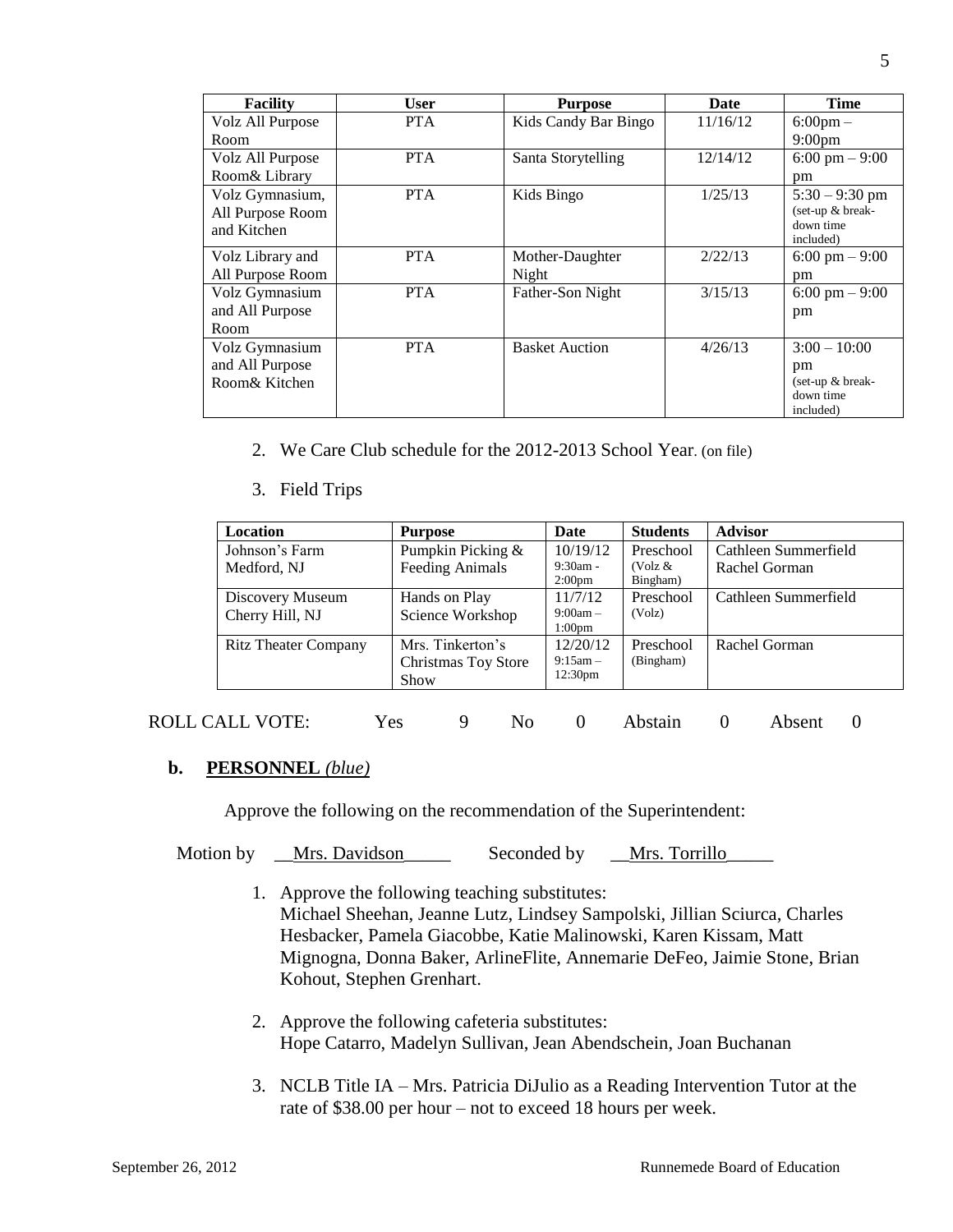- 5. Designate absence of Employee #90 from 9/20/2012 through 10/10/2012 as Qualifying for Family Medical Leave (FMLA).
- 6. Salary adjustment for Kaleigh Root (child care replacement). Ms. Root has obtained her Masters Degree and is therefore entitled to the contractual amount of **\$49,100**. The previous contract was for \$47,100 (Bachelor's Degree level).
- 7. Salary Advancement for Mrs. Erin Whitescarver, who has acquired her B+15. The adjusted salary **\$49,312** will be effective 10/15/2012 pay period. The previous salary was \$48,212
- 8. Homebound Instruction (medical) for student #8223774406 for the 2012-2013 school year. Homebound instructor will be Ms. Shannon Griffiths.
- 9. Homebound Instruction (non-medical) for student (State ID not yet assigned) for about a one-month duration pending CST evaluation. Homebound instructors will be Melissa Lukacsy and Cathy Summerfield.
- 10. Staff for Homebound Instruction for the 2012-2013 School Year: Diane Bergman, Marisa Burpulis, Jamie Dutkin, Barbara Fanz, Mary Kay Grasso, ShannonGriffiths, Jennifer Karaska, Cindy King, Marie Kozuhowski, Melissa Lukacsy, Peg Lyle, Jennifer Newhart, Julianna Pray, Jenna Pulcinella, Lorraine Sirolli, Cathy Summerfield, Angela Torres, Christian Whipple
- 11. 2012-2013 Substitute Rates:(same as 2011-2012)

Substitute Teacher

Daily Rate \$80.00/day

Long Term Assignment (20 days consecutive) \$100.00/day

#### Support Staff Positions

| Nurse                 | \$105.00/day |
|-----------------------|--------------|
| Secretary             | \$65.00/day  |
| Custodian             | \$9.00/hour  |
| Aides (instructional) | \$8.25/hour  |
| Lunch Program         | \$7.45/hour  |

12. Approve the 2012-2013 contract with Kennedy University Hospital to examine and treat our students who are suspected of substance abuse.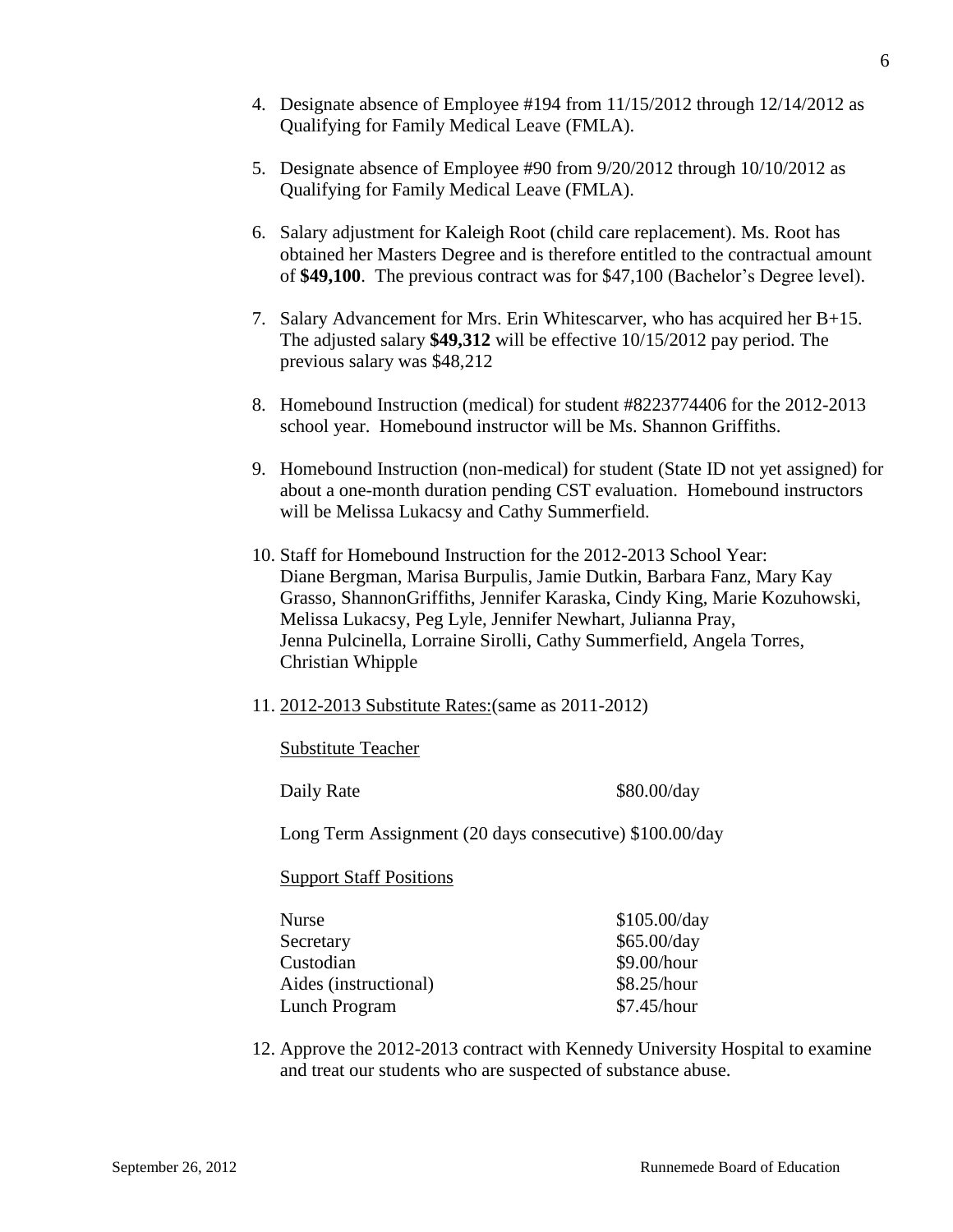| $4 -$ Jul $-12$ | <b>INDEPENDENCE DAY</b> | WEDNESDAY       |
|-----------------|-------------------------|-----------------|
| $3-Sep-12$      | <b>LABOR DAY</b>        | <b>MONDAY</b>   |
| 22-Nov          | THANKSGIVING HOLIDAY    | <b>THURSDAY</b> |
| 23-Nov-12       | THANKSGIVING HOLIDAY    | <b>FRIDAY</b>   |
| 24-Dec-12       | <b>WINTER BREAK</b>     | <b>MONDAY</b>   |
| 25-Dec-12       | <b>WINTER BREAK</b>     | <b>TUESDAY</b>  |
| 31-Dec-12       | <b>WINTER BREAK</b>     | <b>MONDAY</b>   |
| $1$ -Jan- $13$  | <b>WINTER BREAK</b>     | <b>TUESDAY</b>  |
| $21$ -Jan-13    | <b>MLK DAY</b>          | <b>MONDAY</b>   |
| 18-Feb-13       | PRESIDENT'S DAY         | <b>MONDAY</b>   |
| 29-Mar-13       | <b>SPRING BREAK</b>     | <b>FRIDAY</b>   |
| $27-May-13$     | MEMORIAL DAY            | <b>MONDAY</b>   |

|  |  |  |  | 13. Approve the following 12 paid holidays for Custodial Staff: |  |
|--|--|--|--|-----------------------------------------------------------------|--|
|  |  |  |  |                                                                 |  |

| ROLL CALL VOTE | Yes. | No | Abstain        | Absent |  |
|----------------|------|----|----------------|--------|--|
| Item 1:        |      |    | Mrs. Spaulding |        |  |
| Items 2 - 13   |      |    |                |        |  |

#### **c. FINANCE** *(green)*

Approve the following on the recommendation of the Superintendent: Items 1, 3-6, 8 through 10

Item 2, omitting the AED training on Oct 8 for potential replacement vendor to be obtained and confirmed by Mr. Wark

| Motion by | Mrs. Smith | Seconded by | Mrs. Torrillo |
|-----------|------------|-------------|---------------|
|           |            |             |               |

1. Recommendation for approval of the following certification and financial reports:

Pursuant to N.J.A.C. 6A: 23A-16.10(c) 4 we certifythat as and, after review of the BoardSecretary's Report and upon consultationwith theappropriate district officials that, to the best of ourknowledge, no major account or fund has beenover expended in violation of N.J.A.C. 6A: 23A-16.10(c) 4 and that sufficient funds are available to meet the district'sfinancial obligations for the remainder of the fiscal year.

Bills List #1- \$101,812.11 (8/15/12 Payroll) Bills List #2 – \$63,042.42 (8/30/12 Payroll) Bills List #3 – \$393,767.44 (Revised) Board Secretary's Report –July 2012 Treasurer's Report – June 2012 Transfers and Appropriation/Revenue Adjustments – Cycle 13 and July 2012 Cash Report –July 2012 Cafeteria Disbursements – \$1,238.26 - September 26, 2012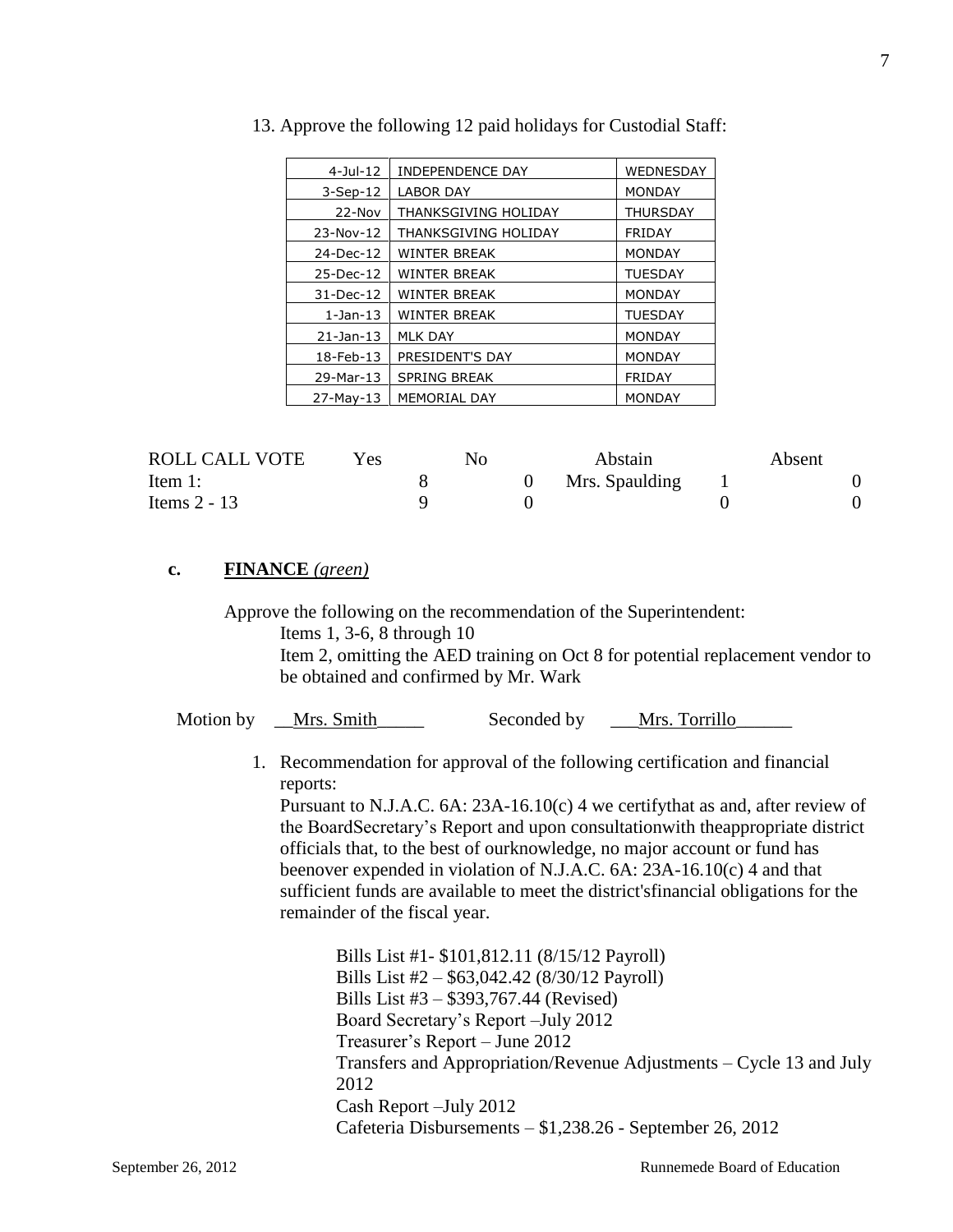2. Professional Development Workshops

| <b>Name</b>           | <b>Workshop/Conference</b>     | Date(s)/Time/Location               | Cost       |
|-----------------------|--------------------------------|-------------------------------------|------------|
| Michael Ralston       | Implementing the Common        | 9/26/12                             | \$145.00   |
|                       | Core: A Focus on Instructional | $9:00 \text{ am} - 2:00 \text{ pm}$ |            |
| <b>CANCELLED</b>      | Shifts (NJASCD)                | FEA Conference Center               |            |
|                       |                                | Monroe Township, NJ                 |            |
| <b>Karen Clements</b> | Implementing the Common        | 9/26/12                             | \$145.00   |
|                       | Core: A Focus on Instructional | $9:00 \text{ am} - 2:00 \text{ pm}$ |            |
| <b>CANCELLED</b>      | Shifts (NJASCD)                | FEA Conference Center               |            |
|                       |                                | Monroe Township, NJ                 |            |
| Nancy Ward            | <b>NJASA</b> Legal Update      | 9/28/12                             | \$75.00    |
|                       | Workshop                       | $9:00$ am $-1:00$ pm                |            |
|                       |                                | Gloucester County Institute of      |            |
|                       |                                | Technology                          |            |
|                       |                                | Sewell, NJ                          |            |
| Ann McFarland         | Art Educators of NJ Artology   | 9/30/12 & 10/1/12                   | \$160.00   |
|                       | 2012 AENJ Conference           | $8:00 \text{ am} - 7:00 \text{ pm}$ |            |
|                       |                                | Hyatt Regency Hotel                 |            |
|                       |                                | New Brunswick, NJ                   |            |
| Michelle Di Matties   | Behavioral Interventions for   | 10/2/12, 9:30am-2:30pm              | \$129.00   |
|                       | School Refusal: Coordinated    | Rutgers School of Social Work       |            |
|                       | Interventions for Family,      | New Brunswick, NJ                   |            |
|                       | School, and Clinic             |                                     |            |
| <b>District Staff</b> | American Heart Association     | 10/8/12                             | \$2,178.00 |
|                       | Heartsaver AED Adult/Child     | Mary Volz School                    |            |
| Joanne Augustine      | <b>BACCEIC Sub-Fund Mtg</b>    | $10/10/12$ , 12:30-2pm              | mileage    |
|                       |                                | Medford, NJ                         |            |
| Robin Clark           | Implementing the Common        | 10/10/12                            | \$145.00   |
|                       | Core: A Focus on Instructional | $9:00 \text{ am} - 2:00 \text{ pm}$ |            |
|                       | Shifts (NJASCD)                | FEA Conference Center               |            |
|                       |                                | Monroe Township, NJ                 |            |
| Jacqueline De Feo     | Implementing the Common        | 10/10/12                            | \$145.00   |
|                       | Core: A Focus on Instructional | $9:00 \text{ am} - 2:00 \text{ pm}$ |            |
|                       | Shifts (NJASCD)                | FEA Conference Center               |            |
|                       |                                | Monroe Township, NJ                 |            |
| Barbara Libak-Fanz    | 2012 West Jersey Reading       | $10/24/12$ , 4:00pm - 7:15pm        | \$48.00    |
|                       | <b>Council Fall Conference</b> | Pennsauken, NJ                      |            |
|                       | 1) Exploring the Daily 5       |                                     |            |
|                       | 2) Café in the Classroom       |                                     |            |
| Janet Toomey          | 2012 West Jersey Reading       | $10/24/12$ , 4:00pm - 7:15pm        | \$48.00    |
|                       | Council Fall Conference        | Pennsauken, NJ                      |            |
|                       | 1) Exploring the Daily 5       |                                     |            |
|                       | 2) Café in the Classroom       |                                     |            |
| Jennifer Majewski     | 2012 West Jersey Reading       | $10/24/12$ , 4:00pm - 7:15pm        | \$43.00    |
|                       | <b>Council Fall Conference</b> | Pennsauken, NJ                      |            |
|                       | 1) Exploring the Daily 5       |                                     |            |
|                       |                                |                                     |            |
|                       | 2) Café in the Classroom       |                                     |            |
| Marisa Burpulis       | 2012 West Jersey Reading       | $10/24/12$ , 4:00pm - 7:15pm        | \$43.00    |
|                       | Council Fall Conference        | Pennsauken, NJ                      |            |
|                       | 1) 6+1 Writing Traits for      |                                     |            |
|                       | Grades 2-5                     |                                     |            |
| Diane Bergman         | 2012 West Jersey Reading       | $10/24/12$ , 4:00pm - 7:15pm        | \$43.00    |
|                       | <b>Council Fall Conference</b> | Pennsauken, NJ                      |            |
|                       | 1) Exploring the Daily 5       |                                     |            |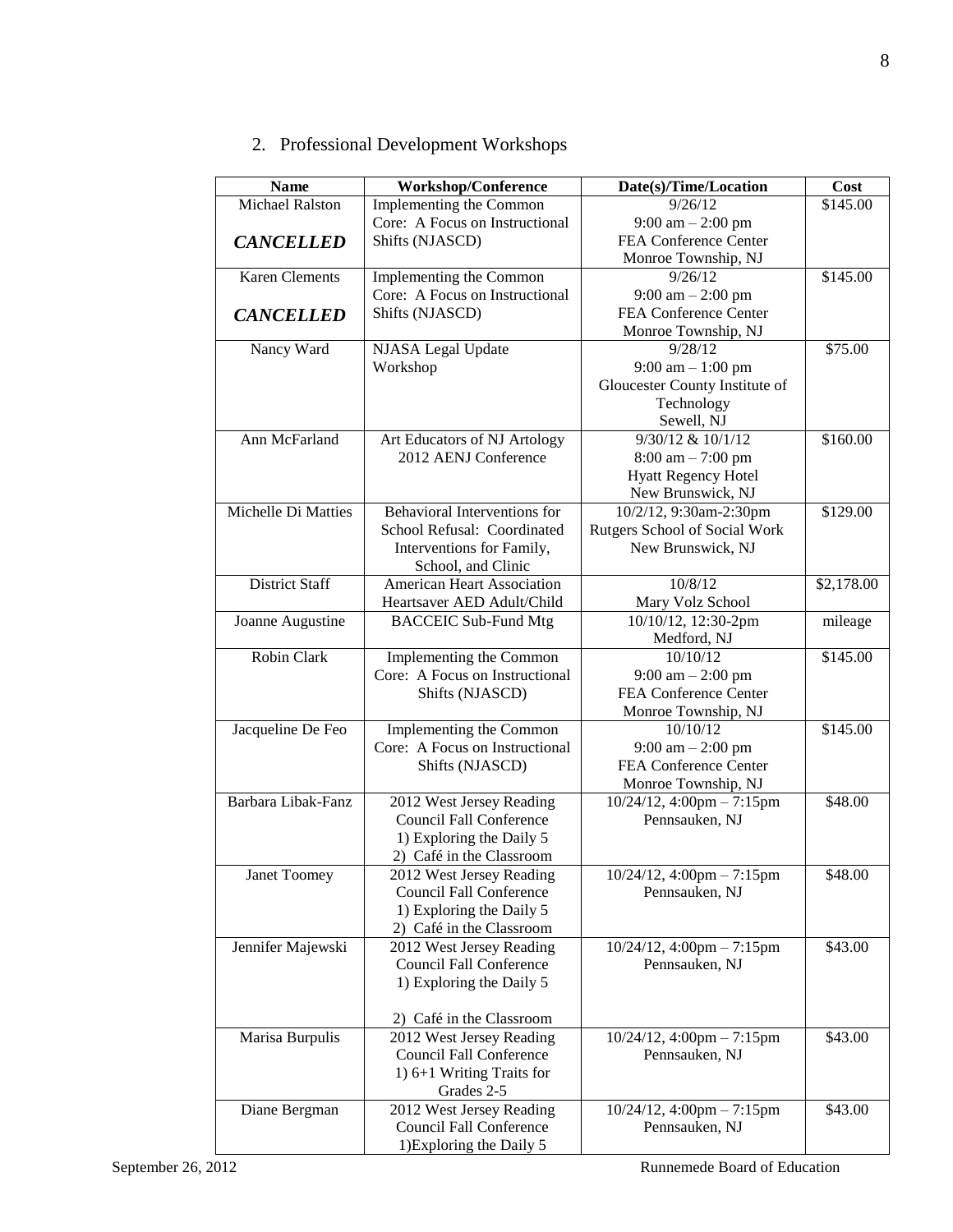| Cathleen            | <b>Strategies for Teaching</b> | 10/26/12, 9:00am - 3:00pm          | mileage   |
|---------------------|--------------------------------|------------------------------------|-----------|
| Summerfield         | <b>Students with Visual</b>    | Conference Center at Mercer        |           |
|                     | Impairments                    | West Windsor, NJ                   |           |
| Lori Hynes          | Special Education Law          | $11/15/12$ , 7:30am - 3:45pm       | \$189.99  |
|                     | in New Jersey                  | Holiday Inn, Cherry Hill, NJ       |           |
| Joanne Augustine    | Systems 3000 Budget            | 10/9/12, 9:30-11:30am              | mileage   |
|                     | Projection Training            | <b>Burlington County SSSD</b>      |           |
|                     |                                | Mt. Holly, NJ                      |           |
| Joanne Augustine    | How's & Why's of Student       | 10/1/12, 9am-12pm                  | $\$50 +$  |
|                     | Transportation                 | Double Tree, Mt. Laurel            | mileage   |
|                     | (3 QPA credits - NJASBO)       |                                    |           |
| Joanne Augustine    | Understanding Your CAFR &      | 11/5/12, 9am-12pm                  | $$50+$    |
|                     | <b>Audit Review</b>            | Double Tree, Mt. Laurel            | mileage   |
|                     | (3 CPE credits - NJASBO)       |                                    |           |
| <b>Butch Bruner</b> | <b>Information Systems</b>     | 10/15, 17, 22, 24, 29, & 31        | $\$545 +$ |
|                     | 18 hours, 6 sessions           | M/W 5pm-8pm                        | mileage   |
|                     |                                | Belhaven Middle School             |           |
|                     |                                | Linwood, NJ                        |           |
|                     |                                |                                    |           |
| <b>Butch Bruner</b> | Structural & Mechanical        | $11/5$ , 7, 13, 14 & 19            | $$465 +$  |
|                     | <b>Systems</b>                 | M/T/W 5pm-8pm                      | mileage   |
|                     | 15 hours, 5 sessions           | <b>Atlantic Cape Community</b>     |           |
|                     |                                | College, Mays Landing, NJ          |           |
| <b>Butch Bruner</b> | Making the Plan Work           | May 17, 2013                       | Mileage   |
|                     | NJDEP mandatory IPM            | <b>Gloucester County Govt Bldg</b> |           |
|                     | training                       | Clayton, NJ                        |           |

- 3. Approve the Revised 2012-13 PL 192-193 contract and addendum for Nonpublic Auxiliary Services with Camden County Educational Services Commission. Due to an unexpected increase in enrollment for Chapter 192/193 services for the 2012-13 school year, the initial per pupil amounts had to be adjusted.
- 4. Tuition rates for Runnemede Public Schools for 2012-13 as follows:

| \$1,500  |
|----------|
| \$8,975  |
| \$10,864 |
| \$11,400 |
|          |

5. Revised tuition contract effective 9/13/12 due to an increase in program hours from 2 to 4 hours daily in the listed out of district placement as per IEP:

| Student ID | Placement                     | <b>Purpose</b> | Cost        |
|------------|-------------------------------|----------------|-------------|
|            | 1720103891 Bancroft, Voorhees | Tuition        | \$43,399.08 |

- 6. Approve resolution to amend the Runnemede Public Schools 403(b) Retirement Plan to conform the Plan to the requirements of the Heroes Earnings Assistance and Relief Act of 2009 (HEART) and the Worker, Retiree and Employer Recovery Act of 2008 (WRERA). *See attached resolution*.
- **7**. Approve a shared service arrangement with the Borough of Runnemede to replace curbing and driveway aprons along Orchard Avenue in front of Bingham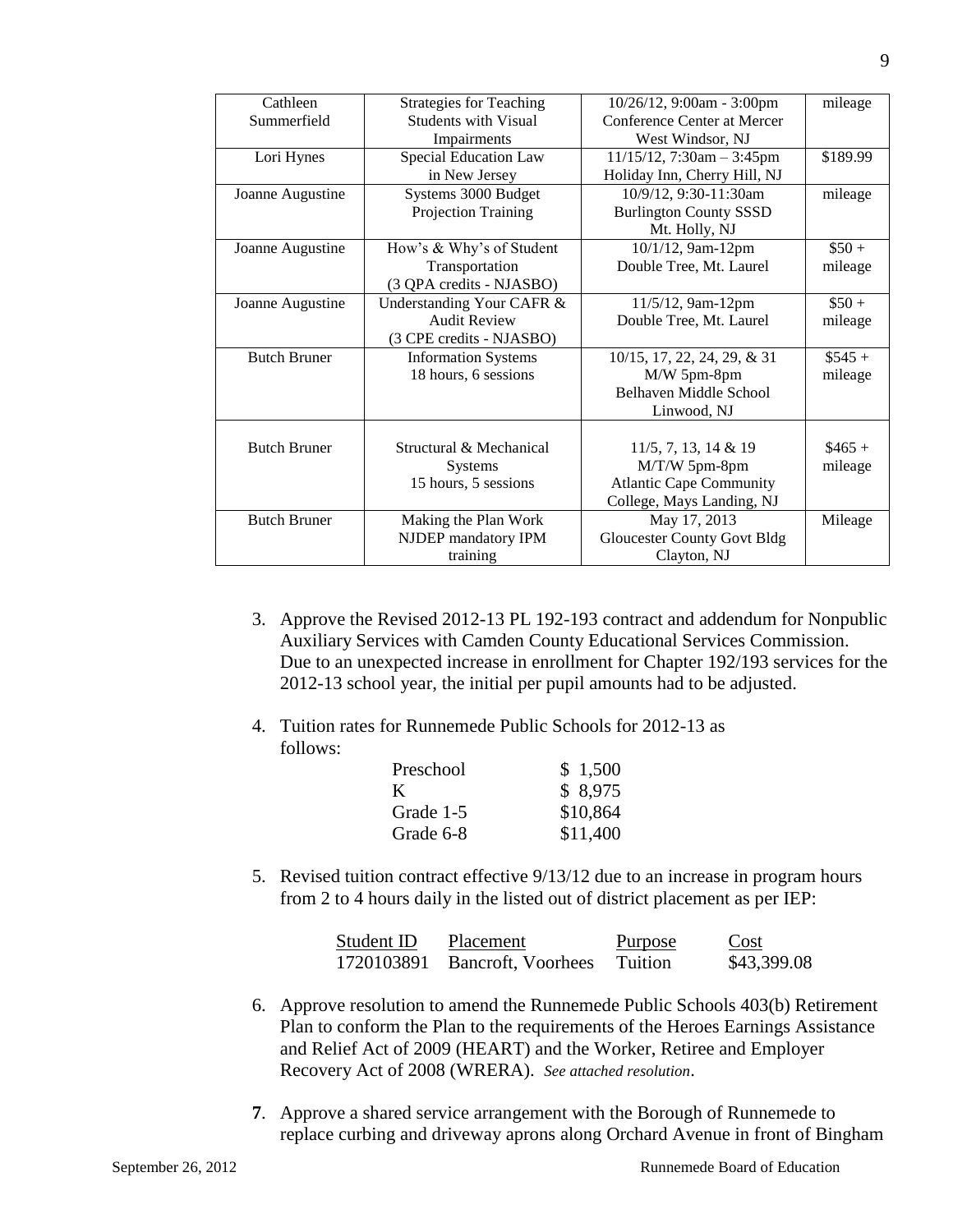School utilizing the Borough's approved bid rates. The proposal cost is \$6,188.75. (Table to October  $17<sup>th</sup>$  meeting)

- 8. The current 5 year FMV lease for our Xerox 4110 copier/printer will expire in November. Authorize the Board Administrator to provide written notice to Xerox at least 30 days before the end of the lease term of its intention not to renew in order to prevent an automatic month-to-month renewal. This will facilitate the leasing of a new machine at the best cost along with maintenance service and supplies.
- 9. Authorize the Business Administrator to enter into a 4 year lease for a Ricoh Multifunctional Copier/Printer/Scanner for \$965.32 per month. The cost includes all required maintenance and supplies (except paper) and up to 100,000 copies per month. The overage rate is \$.004 per copy.
- 10. Approve payment of 15 unused vacation days for retired employee #201 at a per diem rate of \$139.16.

| <b>ROLL CALL VOTE:</b><br>9 No 0 Abstain 0 Absent 0<br>Yes |  |
|------------------------------------------------------------|--|
|------------------------------------------------------------|--|

#### **d. CURRICULUM** *(white)*

Approve the following on the recommendation of the Superintendent:

Motion by Let Mrs. Farry Seconded by Mrs. Davidson

1. Ms. Marie Gallagher as Principal of the Aline Bingham and Grace Downing Elementary Schools for the 2012-2013 school year.

#### **Resolution**

**WHEREAS**, The Runnemede Board of Education will share the same Principal, Ms. Marie Gallagher, as Principal of both the Bingham and Downing (K-3)Schools in the interest of efficiency.

**WHEREAS**, The Head Teacher who will serve in this capacity for the 2012- 2013 school year is Ms. Patricia Connell. Ms. Connell holds the following certificates – Standard Elementary Education and ESL, as well as Supervisor and Principal Certificates of Eligibility. She assists and supports Ms. Gallagher with the day-to-day operations of the schools.

| <b>ROLL CALL VOTE:</b> | Yes |  |  |  | 9 No 0 Abstain 0 Absent 0 |  |  |  |
|------------------------|-----|--|--|--|---------------------------|--|--|--|
|------------------------|-----|--|--|--|---------------------------|--|--|--|

#### **e. POLICIES/PUBLIC RELATIONS** *(white)*

Approve the following on the recommendation of the Superintendent: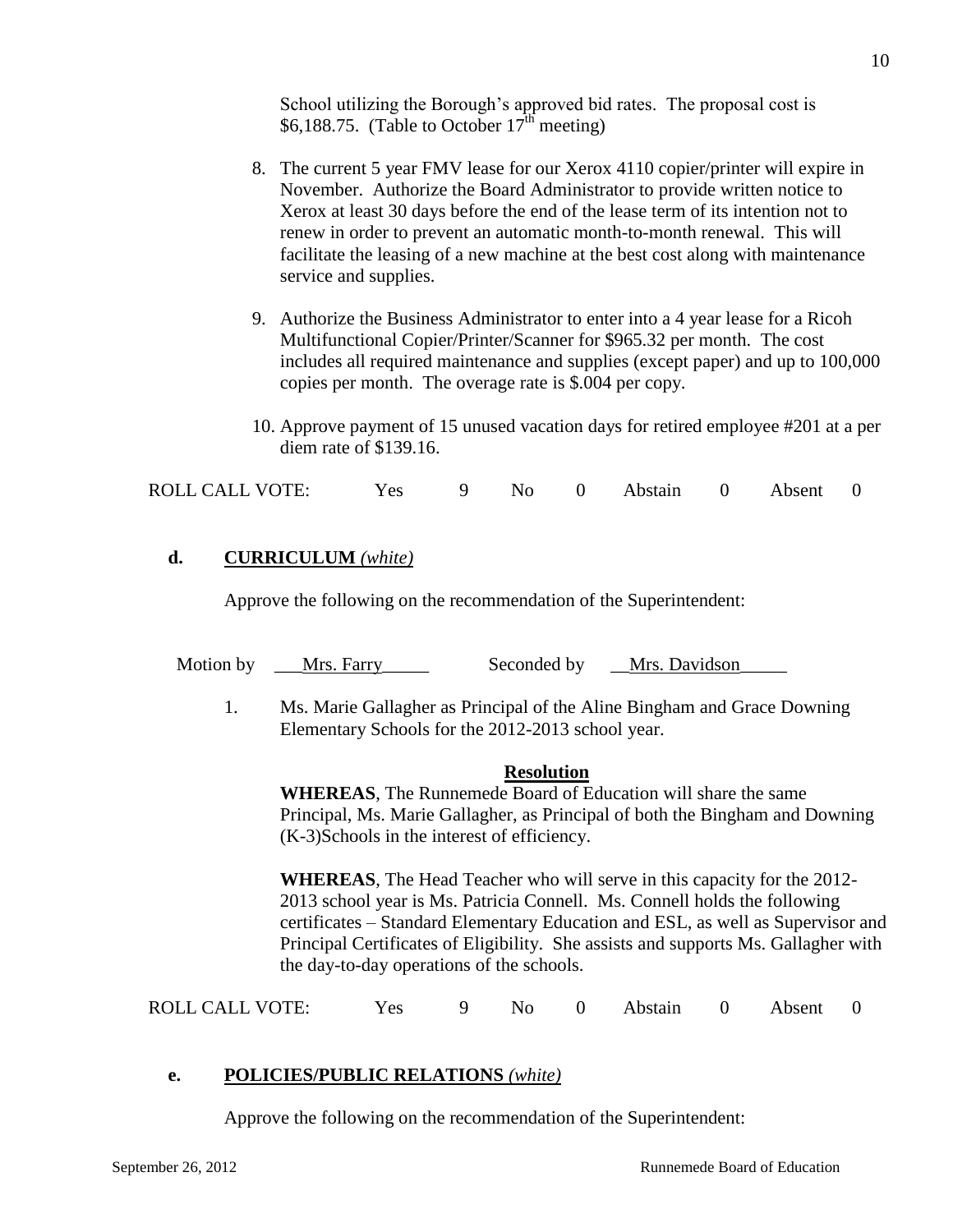| Items $1 & 2$ |                             |                                               |  |  |  |
|---------------|-----------------------------|-----------------------------------------------|--|--|--|
| Motion by     | Mrs. Torrillo               | Mr. Buchheim<br>Seconded by                   |  |  |  |
| Item 3        |                             |                                               |  |  |  |
| Motion by     | Mrs. Torrillo               | Seconded by<br>Mrs. Farry                     |  |  |  |
|               |                             |                                               |  |  |  |
| 1.            | Policies for $2nd$ Reading: |                                               |  |  |  |
|               | Policy #2431.4              | Sports Related Concussion and Head Injury     |  |  |  |
|               | Policy #2361                | Acceptable Use of Computer/Networks           |  |  |  |
|               | Policy $\#2622$             | <b>Pupil Assessment</b>                       |  |  |  |
|               | Policy $#6470$              | Payment of Claims                             |  |  |  |
|               | Policy $\#0151$ (by-laws)   | <b>Organization Meeting</b>                   |  |  |  |
|               | Policy #0167 (by-laws)      | <b>Public Participation in Board Meetings</b> |  |  |  |
|               | Policy #2363                | Pupil Use of Privately Owned Technology       |  |  |  |
|               | Policy #8600                | Transportation                                |  |  |  |
|               |                             |                                               |  |  |  |
|               |                             |                                               |  |  |  |

- 2. Re-adoption of policy #2415.04 with no recommended changes. Annual review and adoption are required under NCLB Act of  $2001 - (copy attached)$
- 3. Membership Resolution in Camden County Elementary League

#### **Camden County Elementary League Membership Resolution**

The Board of Education of School District of Runnemede, County of Camden, State of New Jersey, herewith enrolls

Runnemede Public Schools

As a member of the Camden county Elementary League to Participate in the approved interschool athletic program sponsored by the Camden County Elementary League.

This resolution to continue in effect until or unless rescinded by the Board of Education and shall be included among those policies adopted annually by the Board. In adopting this resolution, the Board of Education adopts as its own policy and agrees to be governed by, the Constitution Bylaws and Rules and Regulations of the Camden county Elementary League.

A photocopy of the minutes signifying the adoption of this membership resolution is attached.

Administrative responsibility – The League must rely upon the voluntary compliance by its member schools in enforcing the standards set forth in the Bylaws and Constitution. Toward that end, the principal in each member school has the affirmative obligation to report to the Camden County Elementary League any violations of these standards. The fact that a school has disclosed that there has been an eligibility violation will not relieve that affected school of sanctions that may be imposed against it, pursuant to Article XIII of the Bylaws, including the forfeiture of games or events. However, the failure to disclose a violation may be grounds for imposing additional sanctions upon the offending school.

\_\_\_\_\_\_\_\_\_\_\_\_\_\_\_\_\_\_\_ \_\_\_\_\_\_\_\_\_\_\_\_\_\_\_\_\_\_\_\_\_\_\_\_\_\_\_\_\_\_\_\_\_\_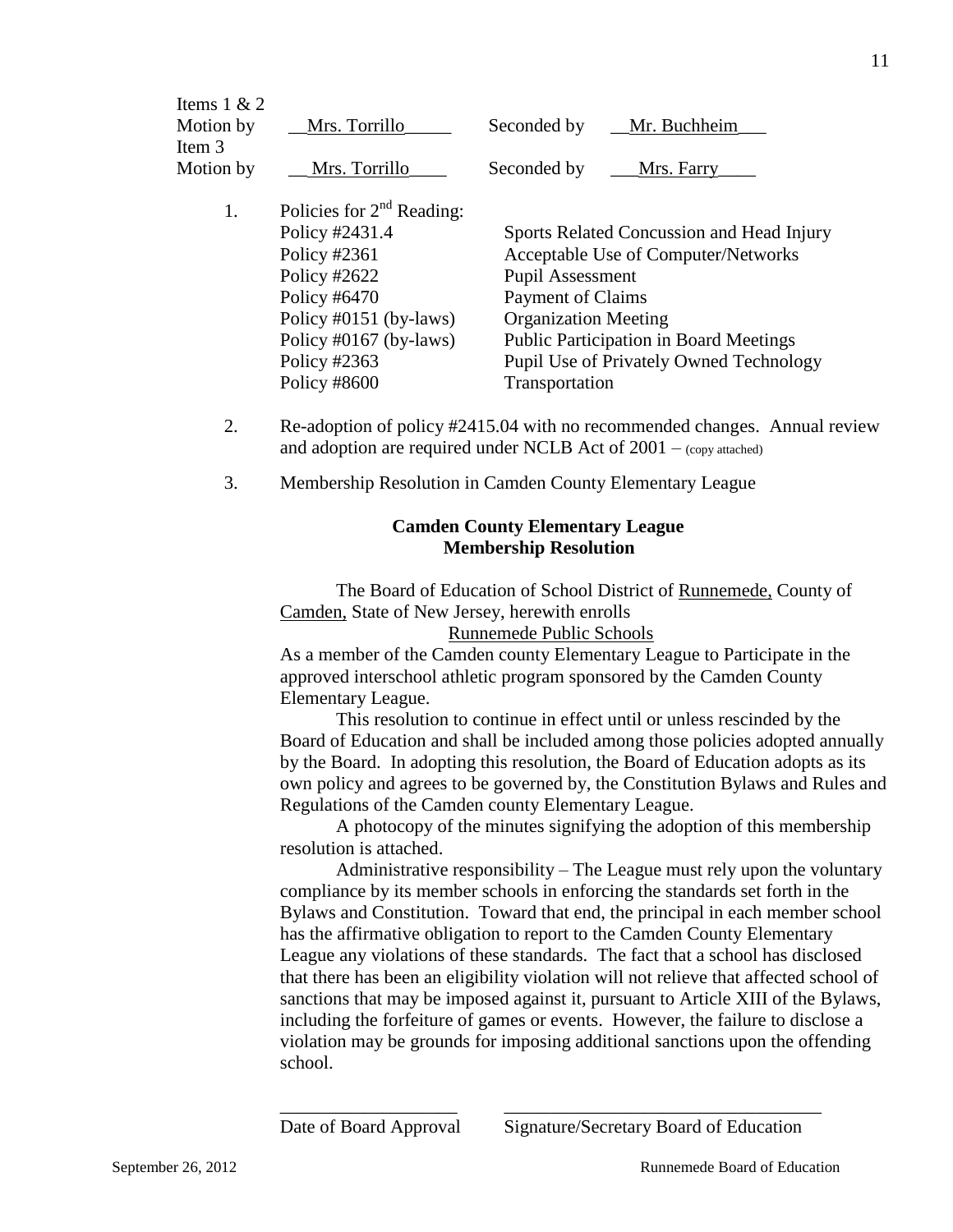| ROLL CALL VOTE: |  |  | Yes 9 No 0 Abstain 0 Absent 0 |  |  |
|-----------------|--|--|-------------------------------|--|--|
|                 |  |  |                               |  |  |

X. Public Comments (on any item)

Audience Recognition and Public Comment

The public is reminded that all public complaints against a district employee must be made through a specific grievance process.

A description of this process may be found in BOE policy (File Code 0167). This policy is available upon request in the office of the Board Secretary.

Any individual naming an employee in a complaint before the Board of Education, without the employee's permission, could be cited for violating that employee's civil and contractual rights.

Donna Collins of 549 Balsam Court commented on the elimination of busing for her child.as follows:

What is going on with the busing? Is there anything more on subscription busing?

Nicole Panico of 600 Sherrington Lane also commented on the bussing change from last year.as follows:

- There is a section on Davis Road without sidewalks
- A guy was yelling at kids for making his dog bark on Forest Avenue
- She has had to call the police in the past regarding someone threatening kids over the dog barking

Mrs. Collins commented that her understanding of the regulations is that the district can still transport. She also commented that she only sees 6 or 7 students on the bus.

Kim Dewaski of 596 Sherrington Lane commented on the elimination of bussing to residents on her street. She commented as follows:

- .How far away from the bus stop do you have to be in order to be able to take the bus
- Did the Board consider pedophiles

Mrs. Collins commented that the threatening man and dog incident happened over the summer after President Spaulding said that the Board would contact the police tomorrow to find out about complaints.

XI. Executive Session (student, personnel, legal, or contractual matters)

Motion by <u>Mrs. Davidson</u> Seconded by <u>Mrs. Smith</u>

## **RESOLUTION**

September 26, 2012 **Runnemede Board of Education WHEREAS,** while the Sen. Byron M. Baer Open Public Meetings Act (N.J.S.A. 10:4-12 et seq.) requires all meetings of the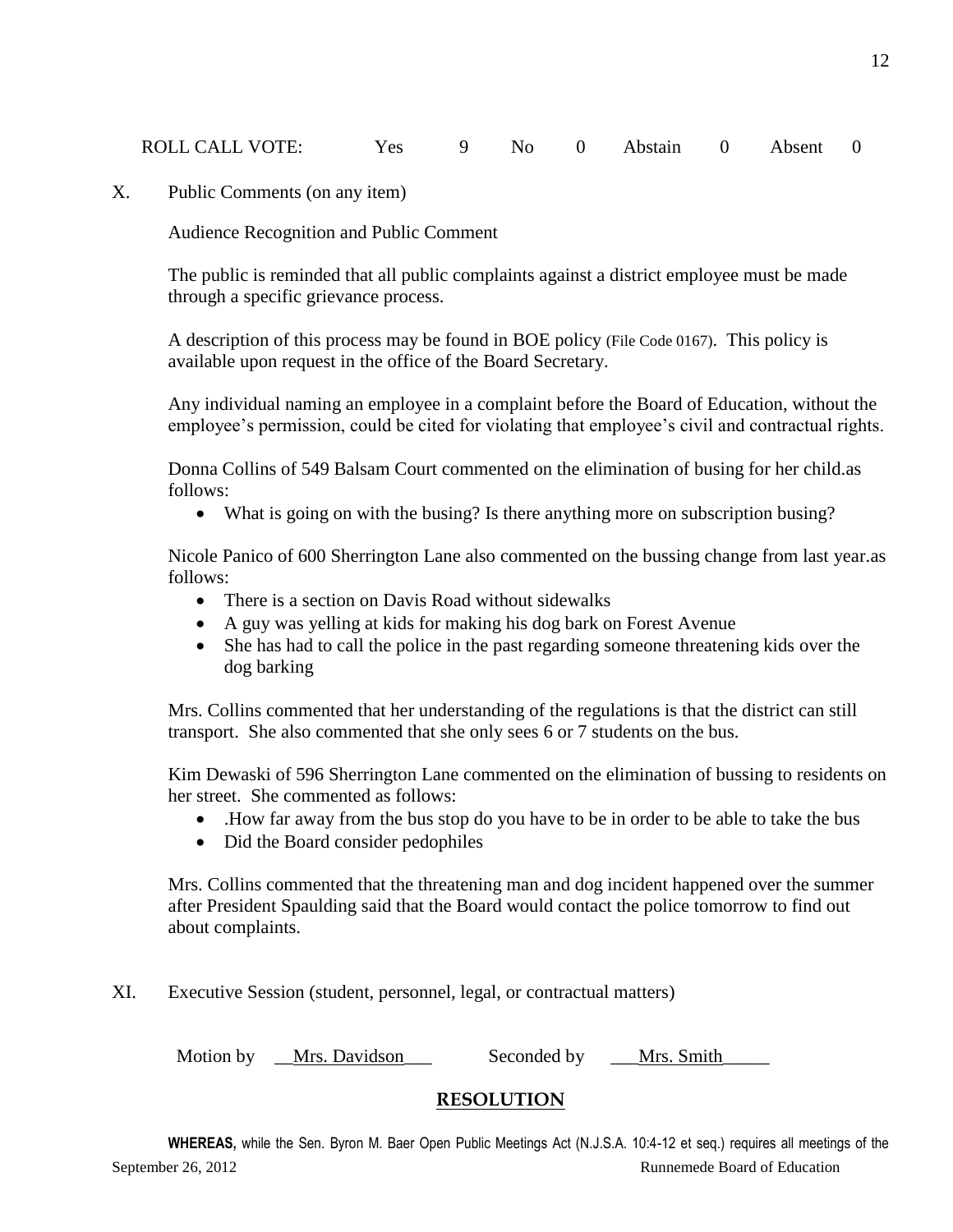Runnemede School District, Board of Education to be held in public, N.J.S.A. 10:4-12(b) sets forth nine types of matters that may lawfully be discussed in Executive Session," i.e. without the public being permitted to attend; and

**WHEREAS,** the Runnemede Public School District, Board of Education has deemed it necessary to go into closed session to discuss certain matters which are exempted from the Public; and

**WHEREAS,** the nine exceptions to public meetings set forth in N.J.S.A. 10:4-12(b) are listed below, and next to each exception is a box within which the number of issues to be privately discussed that fall within that exception shall be written, and after each exception is a space where additional information that will disclose as much information about the decision as possible without undermining the purpose of the exception shall be written.

**NOW, THEREFORE, BE IT RESOLVED** that the Runnemede Public School District, Board of Education will go into closed session for the following reason(s) as outlined in N.J.S.A. 10:4-12(b):

\_\_\_\_\_Any matter which, by express provision of Federal Law, State Statute or Rule of Court shall be rendered confidential or excluded from discussion in public

Any matter in which the release of information would impair a right to receive funds from the federal government;

- \_\_\_\_\_Any matter the disclosure of which constitutes an unwarranted invasion of individual privacy such as any records, data, reports, recommendations, or other personal material of any educational, training, social service, medical, health, custodial, child protection, rehabilitation, legal defense, welfare, housing, relocation, insurance and similar program or institution operated by a public body pertaining to any specific individual admitted to or served by such institution or program, including but not limited to information relative to the individual's personal and family circumstances, and any material pertaining to admission, discharge, treatment, progress or condition of any individual, unless the individual concerned (or, in the case of a minor or incompetent, his guardian) shall request in writing that the same be disclosed publically;
- Any collective bargaining agreement, or the terms and conditions of which are proposed for inclusion in any collective bargaining agreement, including the negotiation of terms and conditions with employees or representatives of employees of the public body

Any matter involving the purpose, lease or acquisition of real property with public funds, the setting of bank rates or investment of public funds where it could adversely affect the public interest if discussion of such matters were disclosed;

Any tactics and techniques utilized in protecting the safety and property of the public provided that their disclosure could impair such protection;

Any investigations of violations or possible violations of the law;

1\_Any pending or anticipated litigation or contract negotiation in which the public body is or may become a party. Any matters falling within the attorney-client privilege, to the extent that confidentiality is required in order for the attorney to exercise his ethical duties as a lawyer; (The Board will discuss Runnemede BOE vs. Alessi Roofing)

Any matter involving the employment, appointment, termination of employment, terms and conditions of employment, evaluation of the performance, promotion or disciplining of any specific prospective public officer or employee or current public officer or employee employed or appointed by the public body, unless all individual employees or appointees whose rights could be adversely affected request in writing that such matter or matters be discussed at a public;

Any deliberation of a public body occurring after a public hearing that may result in the imposition of a specific civil penalty upon the responding party or the suspension or loss of a license or permit belonging to the responding party as a result of an act of omission for which the responding party bears responsibility;

**WHEREAS,** the length of the Executive Session is undetermined; however, the Runnemede Public School District, Board of Education will make every attempt to estimate the time of the session prior to convening the session after which the public meeting shall reconvene at approx 8:37pm\_ pm and the Runnemede Public School District, Board of Education will proceed with business.

**NOW, THEREFORE, BE IT RESOLVED,** that the Runnemede Public School District, Board of Education will go into Executive Session for only the above stated reasons;

**BE IT FURTHER RESOLVED** that the Runnemede Public School District, Board of Education hereby declares that its discussion of the aforementioned subject(s) may be made public at a time when the Runnemede Public School District, Board of Education attorney advises that the disclosure of the discussion will not detrimentally affect any right, interest or duty of the school district or any other entity with respect to said discussion.

**BE IT FURTHER RESOLVED** that the Runnemede Public School District, Board of Education, for the aforementioned reasons, hereby declares that the public is excluded from the portion of the meeting during which the above discussion shall take place and hereby directs the board secretary to take the appropriate action to effectuate the terms of this resolution.

**BE IT FURTHER RESOLVED** that the Board Secretary on the next business day following this meeting, shall furnish a copy of this resolution to any member of the public who requests one at the fees allowed by N.J.S.A. 47:1A-1 et seq.

Ayes carry

XII. Return to Public Session at 8:40pm

Motion by Let Mrs. Beebe Let Seconded by Let Mrs. Torrillo

13

September 26, 2012 Runnemede Board of Education